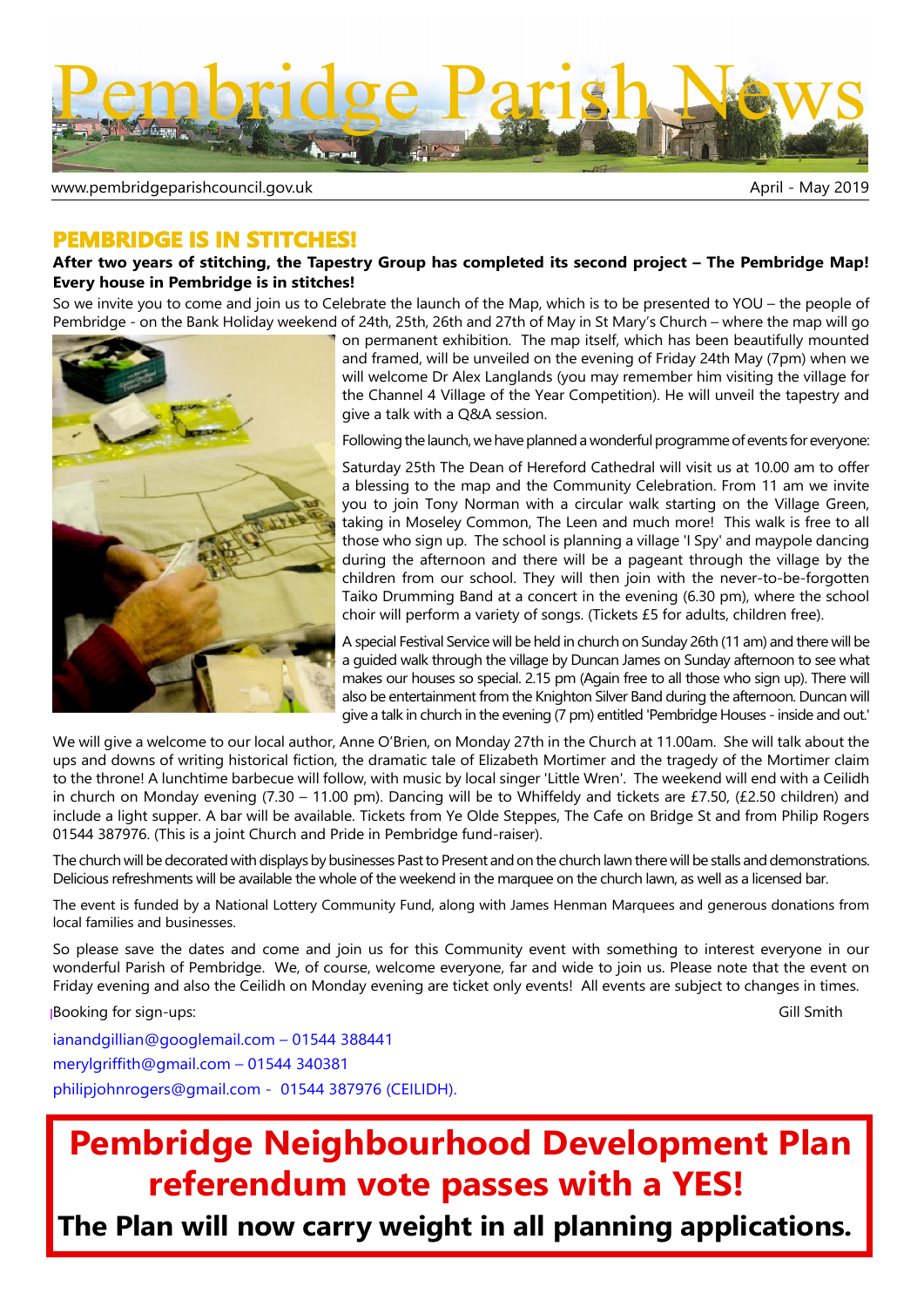## **Diary**

## **APRIL**

- 10th WI "Story Evening" Amusing \*  *Wed, 7 pm Village Hall*
- 13th PGNS Coffee Morning All Welcome  *Sat, 10.30 – 12.00 Village Hall*
- 13th Talk Clematis (www. Hardy-plant.org.uk)  *Sat, 2 pm Village Hall £4*
- 14th Film Night 'Hugo' \*\*  *Sun 7.30 – New Inn*

## **MAY**

- 1 st Spring Plant Fair £5 (in aid of The Cow Shed)  *Broxwood Court Wed 10.30 – 4.00*
- 1 st WI Centenary Celebration. \* *Pudding and Pimms Party + Entertainment. Wed, 7.30 pm – Village Hall*
- 12th Horse Event at The Leen see poster.
- 18th PGNS Coffee Morning All Welcome  *Sat, 10.30 – 12.00 Village Hall*
- BANK HOLIDAY WEEK-END 24th 27th May *Pembridge Village Map Launch Weekend SEE FRONT PAGE AND POSTERS*
- *\* Details in Arrowvale Messenger*
- *\*\* Booking Richard Goddard 01544 387571*

## **S a r a h & T o r i Cook & Bake**

Join Sarah & Tori for a morning cookery demonstration followed by lunch. Whether you're looking for enthusiasm for everyday meals or inspiration for entertaining…..

Summer Suppers : 3rd, 4th 5th July 2019

Autumn Abundance: 2nd,3rd 4th October 2019

Christmas Entertaining: 13th,14th, 15th, 20th, 21st and 22nd November 2019

Start the day with Coffee at 9.30am followed by the 2.5-hour demonstration with Lunch and wine.

Back to University (Student special)

12th &13th September 2019

A more hands on morning learning some easy, tasty and affordable dishes to take home. All Demos £50 per person.

The Leen, Pembridge, Leominster, Herefordshire, HR6 9HN Email: sarah@theleen.co.uk Mob: 07989 978319



No charge for spectators but attendants in the past have given donations.

## **Pembridge Village Hall Bookings**

Please contact Lizzie Sharpe 01544 388488 for any enquiries

**WI** Meets every month on the 2nd Wednesday. (Except this May when it is the 1st Wednesday) Contact Marguerite Fothergill 01544 388279

**Pride in Pembridge and St Mary's Church, Pembridge** 

# elebration

## **Monday, 27 May St Mary's Church, Pembridge** 7.30 - 11.00 pm

## Featuring music by Whiffeldy plus bar

Tickets £7.50, children £2.50, supper included, from:

- . The Cafe on Bridge St, Pembridge
- The Olde Steppes, Pembridge
- Philip Rogers 07825 216157



## **Early Starters**

By the time they reach their late teens, some young people are ready to go out into the working world. Here at Kingspan Insulation, we're always on the lookout for eager apprentices to join our team.

During National Apprenticeship Week, we sat down with three of our young trainees to talk about their experiences. Jess Nicholas is in her first-year of working in our Human Resources department, whilst Thomas Morris (Machine Operator) and Matthew Kendrick (Engineering Apprentice) are in their second year of training.

"I didn't really fancy going to University and ending up with lots of student debt." Matthew explained. "As an apprentice, I get to learn five days a week whilst earning money. It just made sense to me."

Each apprentice spends four days a week in work and one day studying at their college or apprenticeship provider.

"Over the course of a day, I can be handling all sorts of tasks" Jess said. "It's much easier and quicker to learn on the job because you're always practicing what you're learning."

"For me, it's more enjoyable to get out there and do it, rather than learning it from a book." Thomas added. "The team are really nice and learning about all the machinery and how it works is interesting."

When asked to give advice for anyone considering an apprenticeship, Thomas had a simple answer: "Be ready to change the hours you are used to and to get straight into the work mindset. It's a lot different to school, especially without the holidays!"

You can read the full interviews with our intrepid apprentices in the knowledge base section of our website: www.kingspaninsulation.co.uk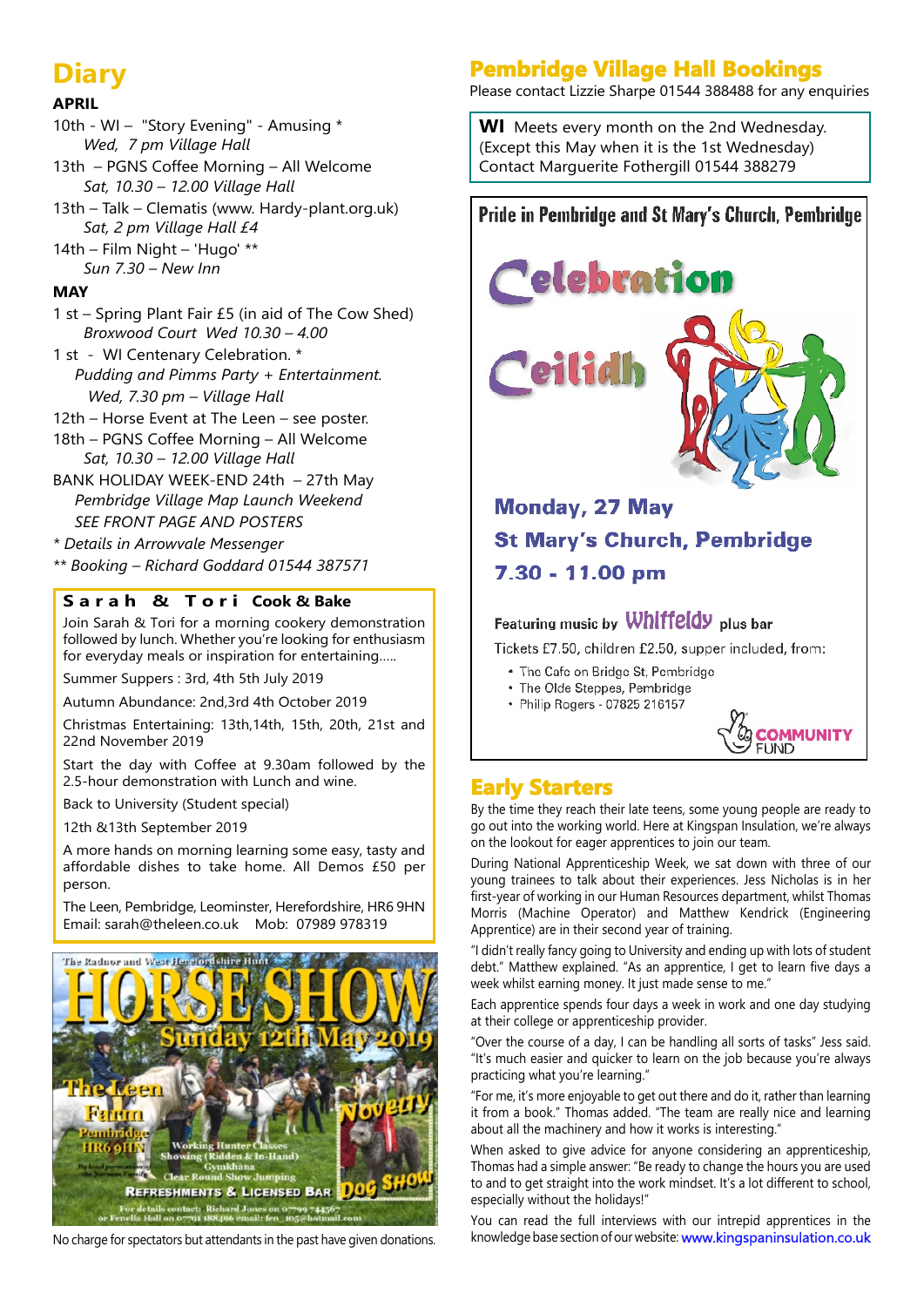## **Pembridge Parish Council**

## **From your local County Councillor Roger Phillips rjphillips@herefordshire.gov.uk BROADBAND**

The improvement of Broadband in the parish is a mixed story with the village enjoying significantly improved Broadband compared to four years ago as the various green cabinets had fibre brought to them. However as you go into the rural areas the situation becomes more patchy the further you are from the cabinets. Since 2012 the Government and Herefordshire Council has provided 30 million in a contract with BT to deliver improved Broadband in Herefordshire outside Hereford City, Leominster and Ledbury. Including those urban areas it means that currently 87% of dwellings have potential access to high speed broadband. The remaining 13%, predominately in rural areas, are progressively more difficult and expensive to deliver with another 22 million investment from 2017-21 required to raise the take up to 96% (8,000 dwellings) and another 8 million ( 1,750 dwellings) to achieve 97% by 2022. I am working with Fastershire team on projects with Gigaclear and Airband for the rural areas.

#### **TACKLING ROGUE LORRY DRIVERS**

Increasingly there is a problem in rural areas with a small minority of HGVs not following proper enforcement rules and highway signs. In Pembridge the illegal use of Bridge street in Pembridge and ignoring no HGV signs on narrow rural highways. To date the only solution in most of England is the police – and in many areas that is understandably not a priority. This is frustrating for residents, especially so when this isn't the case in London or Wales, where the government allows local councils the powers to take over these areas of enforcement. Residents rightly question why protection and enforcement available in Wales and London are not available for the rest of England, and in reality it is a very easy fix. The legislation is already in place to decriminalise these sorts of enforcement issues, letting local councils take over, under the Traffic Management Act 2004. Despite having had the power to do so for fourteen years, successive governments have refused to act to bring the power into force. A recent meeting was held with Jesse Norman – the transport minister and Hereford MP – to raise the matter.

## **Parish Council News**

## **Elections – May 2nd**

All Pembridge Parish Councillors will stand down this year for election on May 2nd

All Councillor nomination application papers should be returned to the Herefordshire elections team by 4pm on 3rd April. The new Council will take office 4 days after the election and the Pembridge Annual Parish Council meeting will be on Wednesday 15th May 2019

### **New Parish Website**

The Parish Council has been working to produce a new website which is hoped to be ready for launch some time in April. There will still be important parish information and notices, with some new content on its way! This new site offers an emailing facility for news and events, so if you would like to be kept up to date with what's going on you will need to register online at pembridgeparishcouncil.gov.uk

### **Pembridge Annual Parish meeting**

Please come along to the Annual Parish meeting in the Parish Hall on Wednesday 1st May, 7.00pm. Reports will be received from community groups and updates on activities from the ward and parish councillors.

## **Neighbourhood Development Plan – Referendum result**

The Pembridge Neighbourhood Development Plan (PNDP) had a parish referendum vote on 28th February. The good news is the plan received a positive referendum result from 29.1% turnout.

**Yes** – 205 votes / 82.3% **No** – 44 votes / 17.7%

Well done to the all those involved in the process. The plan now takes weight as planning policy for all applications made in Pembridge Parish.

### **Parish Mowing Contract Renewal**

The Parish Council has chosen James Ross as the mowing contractor for mowing of grass throughout the village, including the millennium meadow and the village green for the 2019 contract.

**REPORT POTHOLES ONLINE** - Herefordshire Council interactive map!

You can report a pothole or footpath problem anywhere in Herefordshire on the Councils website. All reports are logged and updated immediately onto the council's database. If you would like to report a pothole log on to

https://www.herefordshire.gov.uk/info/200196/roads.

### **Next Parish Council Meeting Dates: - All Welcome**

Wednesday April 17th - Ordinary Meeting in the Parish Hall 7.00pm

Wednesday May 1st – Annual Parish Meeting in the Parish Hall 7.00pm

Wednesday May 15th - Ordinary Meeting in the Parish Hall 7.00pm.